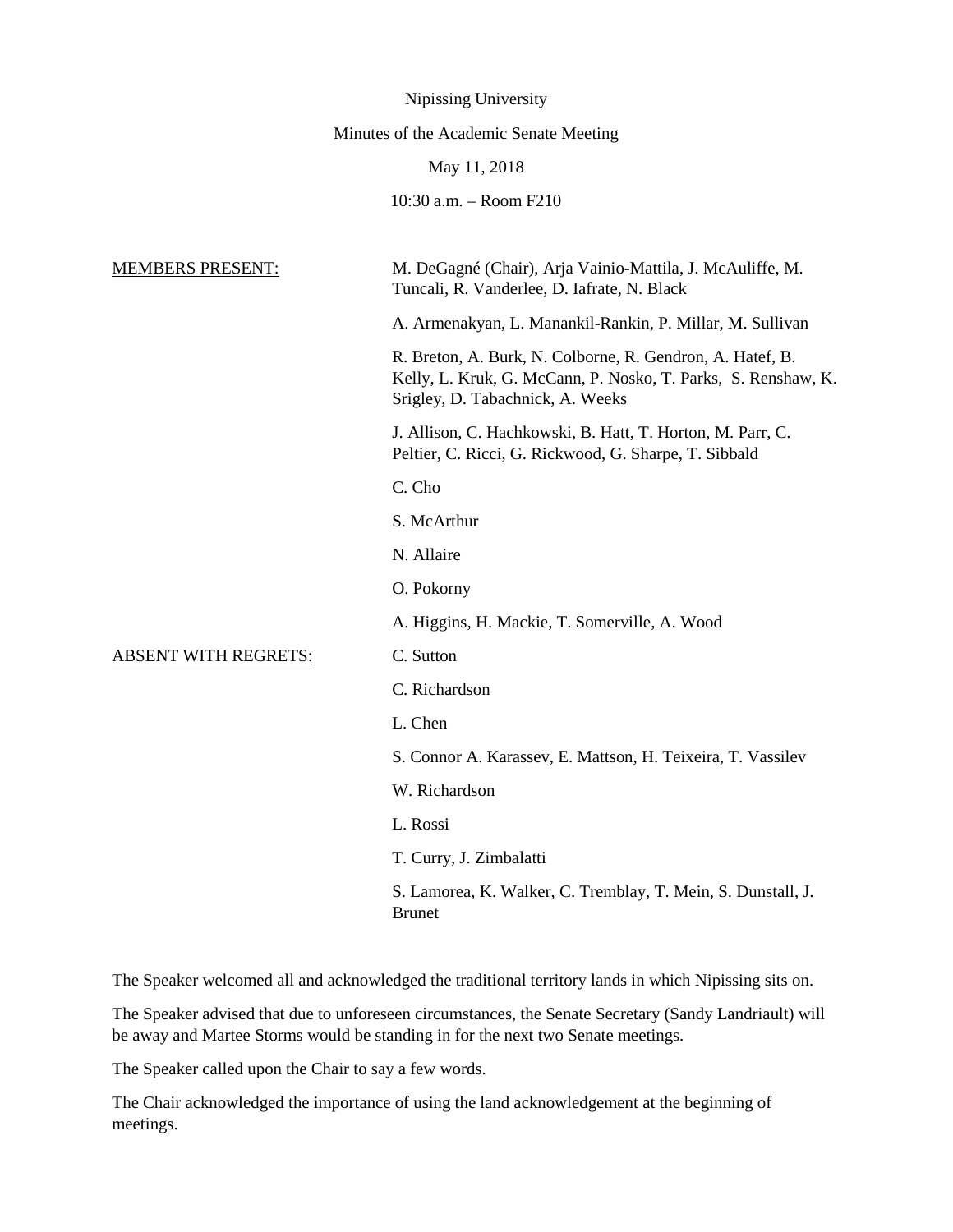The Chair advised that the communication that was previously circulated regarding the death of one of our students had the name omitted out of respect for the family. The family has given us permission to announce the name. The Chair asked for a moment of silence to acknowledge Patrice Wren.

## 1. APPROVAL OF THE AGENDA OF THE SENATE MEETING OF: May 11, 2018

MOTION 1: Moved by Tyrel Somerville, seconded by M. Tuncali that the agenda of the Senate meeting of May 11, 2018 be approved. CARRIED

# 2. ADOPTION OF THE MINUTES OF THE SENATE MEETING OF: April 13, 2018

MOTION 2: Moved by R. Gendron, seconded by A. Weeks that the minutes of the Senate meeting of April 13, 2018, be adopted. CARRIED

## 3. BUSINESS ARISING FROM THE MINUTES

MOTION 1: Moved that Senate approves the proposal to recommend to the Board of Governors a temporary (12-month) restructuring of the Applied and Professional Studies Faculty that will allow the School of Business to report to the Dean of Education, the School of Nursing to report to the Provost, and the remaining programs in the Faculty report to the Dean of Arts and Science.

The above motion has been withdrawn and a new motion has been presented. All Senators were sent the new motion by e-mail this morning from D. Tabachnick. The new motion was presented as noted below:

MOTION 2: Moved by D. Tabachnick, seconded by N. Colborne that Senate approve the proposal to recommend to the Board of Governors a temporary (up to 12-month) change in the reporting mechanism that will see the School of Business and Criminal Justice report to the Interim Associate Dean of Applied and Professional Studies, the School of Nursing report to the Dean of Education, and the remaining programs report to the Dean of Arts and Science. CARRIED

The Provost provided some background and context to the motion.

The Speaker asked if there were any questions:

Senator Gendron thanked the Provost for providing some context and asked what the rationale for changing is and could we do this under the existing structure?

The Provost responded that this has been a process of evolution to get to this point. There is a desire to change things as little as possible in terms of resources. Since we have existing deans who could do this work, we need to utilize them. To be transparent, to think about how institutions change, sometimes you need to create different shapes from the same conversation there has always been. In this context, there is no disruption to the actual things that we do, want to break down the silos. Not changing anything however, there is a possibility to change in the future.

Senator Millar came forward with a lengthy presentation on the challenges facing the university in areas of enrollment and administrative costs.

The Speaker advised Senator Millar several times to stick with the motion put forward and to keep his points to the motion. The Speaker asked if there was a question on the motion put forward.

Senator Millar asked were these changes in response to the challenges facing our university or were they an attempt to cover up your mismanagement of the new dean?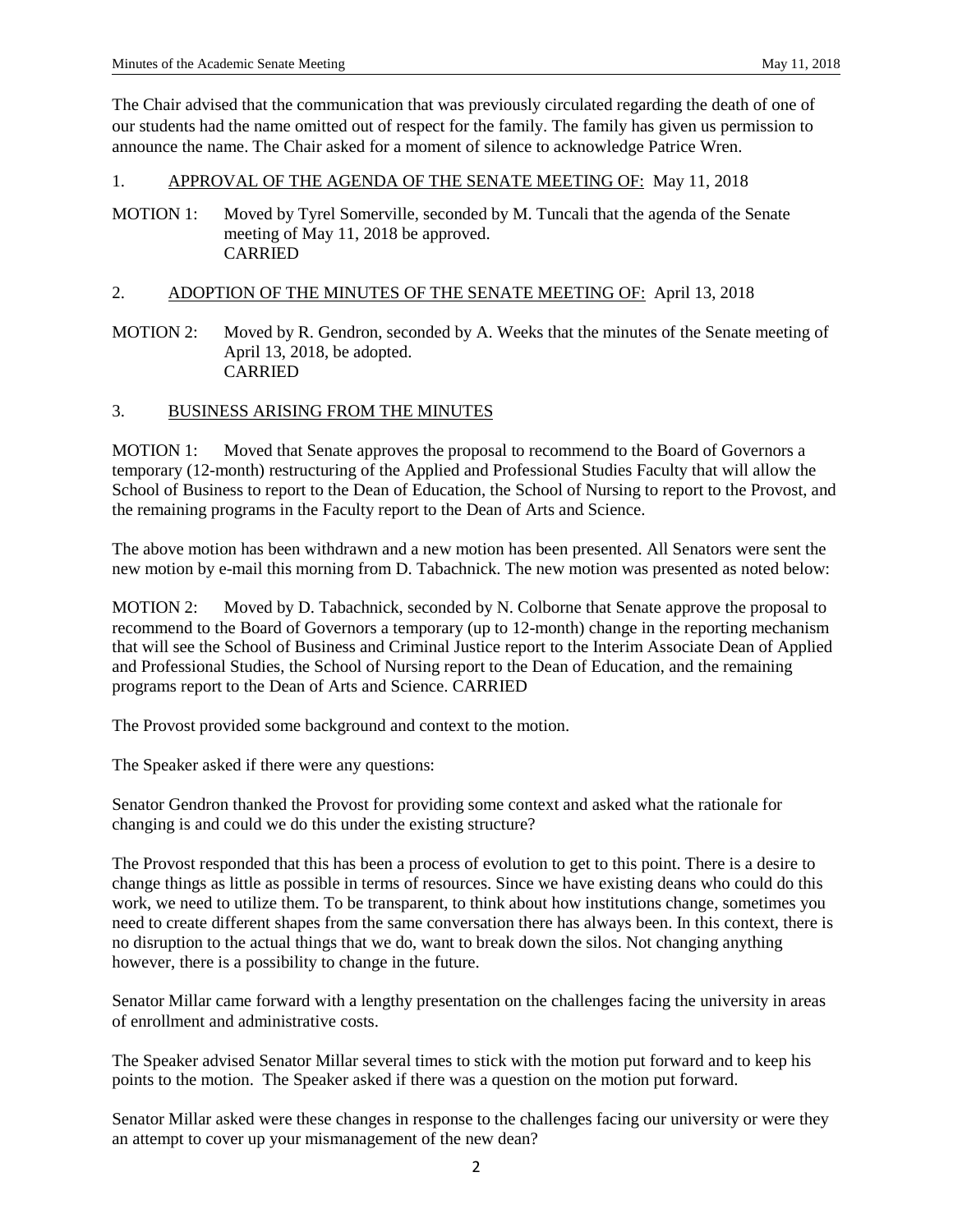The Chair noted that the motion is on the floor, we have had it moved and seconded and have had discussion on the motion. It is important for the record that from an administration point of view, we are following the Nipissing Act to the letter. There is a fundamental disagreement in how the Act is interpreted. The Act gives general direction to the institution on how to carry out its business. The point of this motion is not to debate the sub points; when getting into specifics, we will always say without limiting the generality of the agreement (i.e. term limits); when something is not specific it does not exist. There is nothing in the act that refers to the collective agreement. Working under the Senate nowhere does it say 'approval'? So without the recommendation of the Senate, the board could not do its work? Suggesting here is as we proceed, it is important to emphasize that we are following the NU Act to the letter. When it comes to structures you may or may not make the recommendation. Disagree strongly with the argument.

Senator Armenakyan thanked the Provost and Chair for the clarification and communication and advised that the timing could have been better. Speaking on behalf of the School of Business, we'd like to modify the motion. The motion is to keep status quo and to continue conversations and see where we can go.

Senator Manankil-Rankin noted that the new model is favourable for the nursing program and strongly supports this motion.

Senator Vanderlee asked how the motion changed from the last Senate meeting to this Senate meeting. He asked for some clarity as why it changed and is Senate ready to accept another motion?

Senator Tabachnick provided some clarity and apologized for omitting Senator Vanderlee in the conversation. Senator Tabachnick advised that there was a pre-Senate meeting (all senators invited), where discussions were had and there were a variety of models that came out of the meeting. He went on to say that a counter proposal was provided by the Provost. With that came this motion.

Senator McCann asked if we can keep the status quo or are we locked in.

The Provost advised that it is possible not to change anything. It is the decision of Senate.

Senator Gendron advised that according to the Vice-President, Finance and Administration the budget includes the Dean of APS.

K. McCullough, Director of School of Nursing spoke on behalf of students and faculty and advised they would very much prefer to keep status quo. We have come to realized that it's not a possibility. Therefore, they do support the motion on the floor. As there will not be a director, they will have a lack of leadership. She advised that they are hopeful the situation will be rectified internally. Having a dean is crucial to the School of Nursing.

Senator Sullivan recognized that the discussion of the faculty as a whole, for social work, there are only 2. She expressed her disappointment to not have had a discussion with the Provost and advised they are happy to communicate. Their voices haven't been heard at these many venues.

The Provost advised that there were several attempts made to have this conversation with APS faculty.

Senator Gendron raised a concern about the tenure and promotion process during the interim phase.

The PVPAR advised that they will remain the same.

A Motion to rescind the original motion and change to: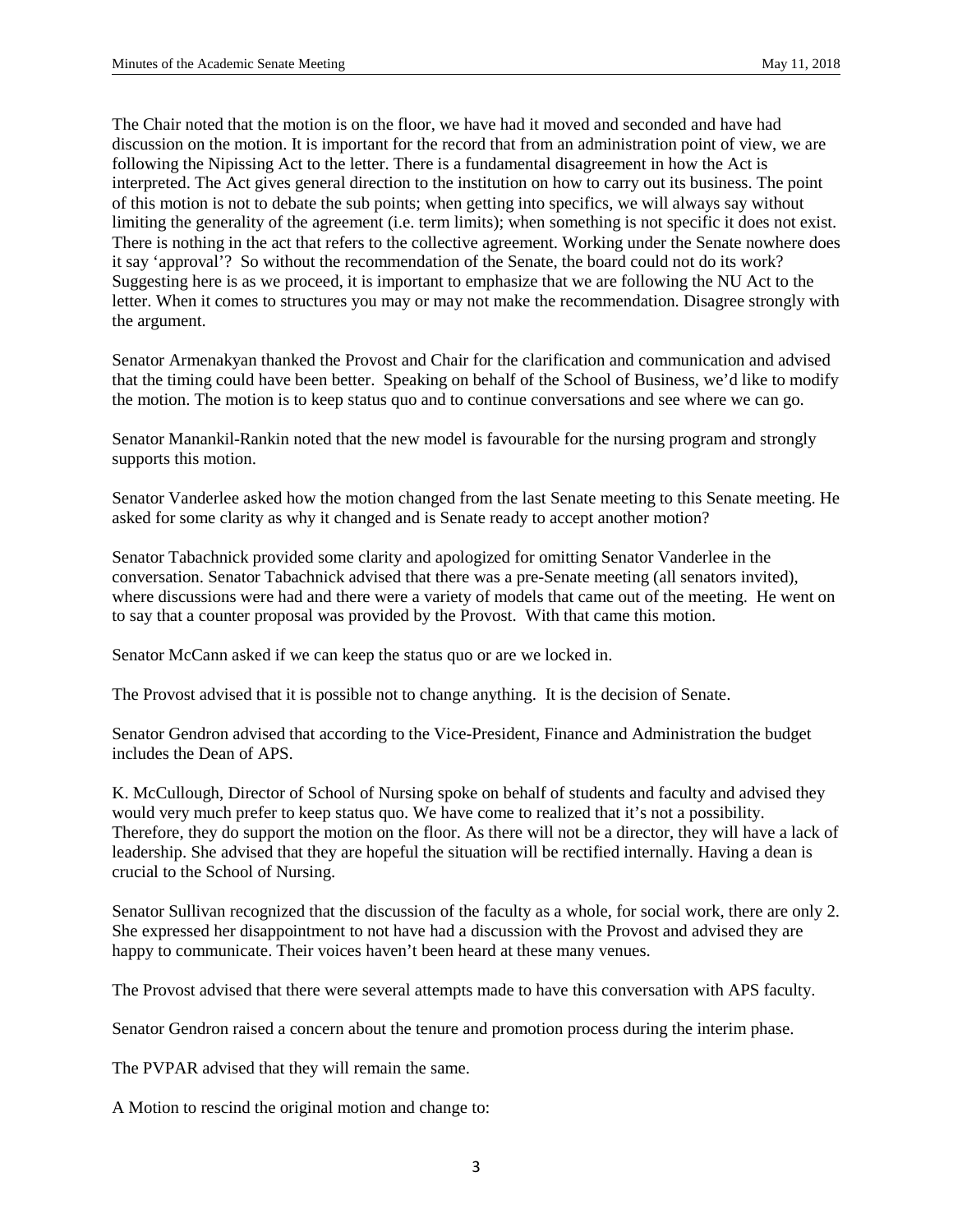MOTION 3: Moved by A. Armenakyan that the School of Business does not support the proposed structure of APS and request status quo be maintained until a detailed study analysis is performed.

A vote was called to rescind the motion and maintain the status quo. The Motion was defeated.

Announcement – re: Senate Budget Advisory Committee

A. Burke reported that the Senate Budget Advisory Committee has met twice. Spent time looking at the budget, the budget for this year was already underway to be able to provide input. The committee will have more input down the road. Role of this committee and what role does it play? We are developing the terms of reference. At what point does this committee have a voice and exercise their role. Going to work towards having a clear sense of it, it is a progression. Indications from the administrative side, it is important for academic and budget planning to look further into the future.

## 4. READING and DISPOSING of COMMUNICATIONS

No further communications were brought forward.

### 5. REPORTS FROM OTHER BODIES

1. The President provided brief highlights.

- Thanked the Canadian Symposium on Indigenous Teachers Education and advised it was well attended, very diverse group.
- The North Bay Heritage Fair is taking place today.
- It is nice to see our recruitment heading towards 10 years old.
- Attended a meeting with a local engineering group, they have been pressing us to consider engineering as an option.
- Dr. Evan Hoffman event tonight encourage every to attend.

The Chair provided an overview of the Tenure and Promotion results:

- Associate Professor: P. Zou, J. Corkett;
- Full Professor: B. Hatt, D. Walters, D. Zarifa, D. Hay, D. Geden, J. Nadeau, J. Vitali, N. Maynes, S. Hansen, T. Vassilev;
- Tenure: R. Hoffman, A. Adler

2. The Provost and Vice-President Academic and Research provided an electronic report that will be included as an attachment.

- The Provost congratulated all those who were successful in the tenure and promotion process.
- Extended a heartfelt invitation to attend convocation which is a significant event for students and encourage all to attend. Changes will be made to the platform with more ease for faculty to congratulate students.
- 3. NUSU Executive Tyrel Somerville See attached

4. Council of Ontario Universities (Academic Colleague) – G. McCann:

- Advised that everything is on hold due to upcoming elections; the ministries are just maintaining status quo.
- Main issue on the horizon is colleges becoming polytechnics. That would be a threat to us as there would be 8 more universities.

No reports were provided by:

• The Vice-President, Finance and Administration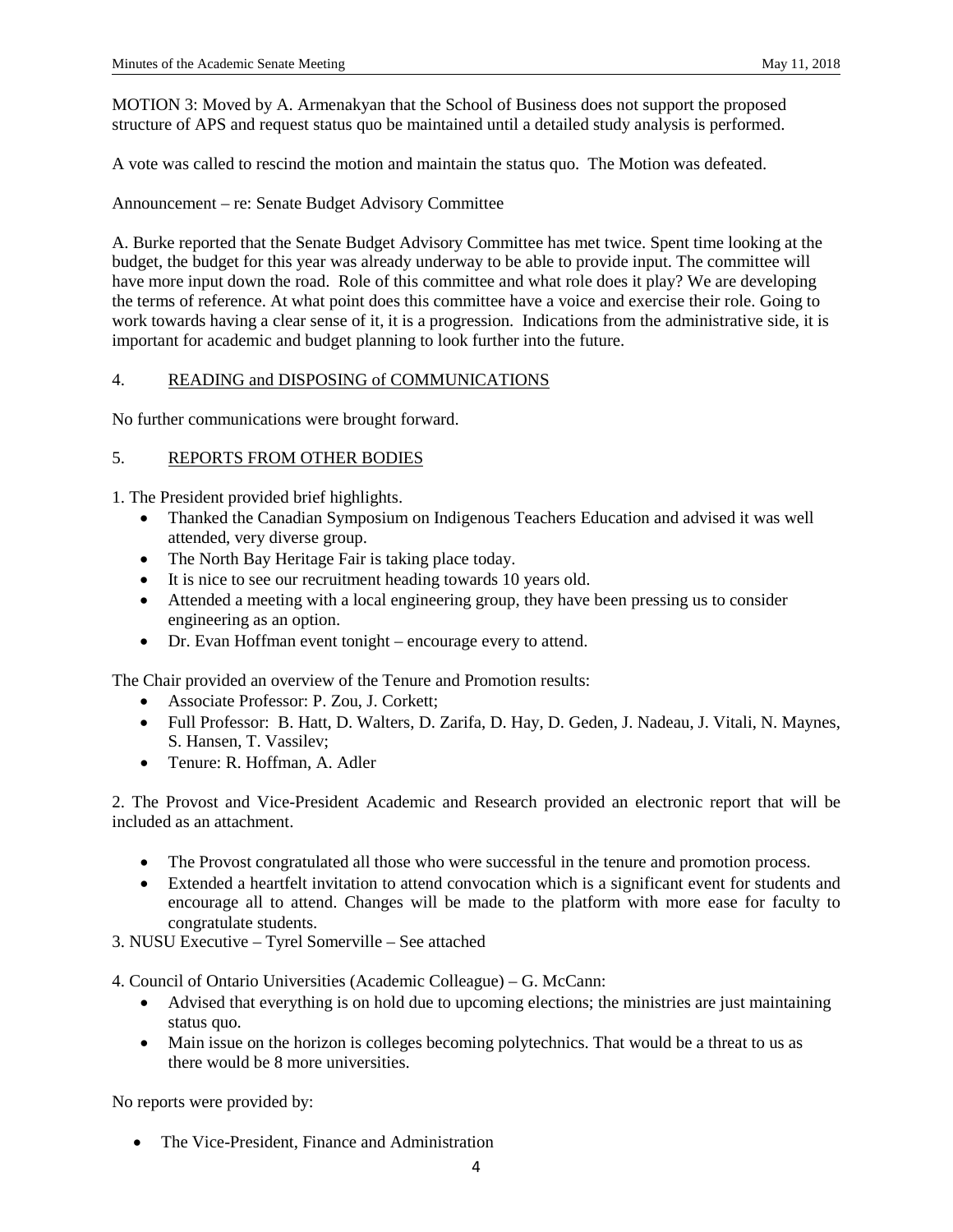- Board of Governors
- Alumni Advisory Board
- Indigenization Steering Committee

## 6. QUESTION PERIOD

Would the PVPAR provide the background and rationale for the creation of two (2) new teaching chairs?

The PVPAR provided the following response:

Our office has received applications and will consider them shortly. The program was discussed with Senate over the spring. The Nipissing Act is concerned about chairs being part of university structure. It would be concerning if we decided to be without chairs completely. No research chairs have gone through Senate before neither have Schulich chairs which are part of the previous chairs. It never occurred to me that the process would be any different.

Senator Tabachnick quoted the Act 22.2(a) that Senate may make recommendations……we can work within the language of the act. He supports the teaching chairs positions but wonders about the process.

MOTION 1: Moved by D. Tabachnick, seconded by G. McCann that Senate support the creation of two (2) new teaching chairs. CARRIED

## 7. REPORTS of STANDING COMMITTEES and FACULTY or UNIVERSITY COUNCILS

## **SENATE EXECUTIVE COMMITTEE**

MOTION 1: Moved by M. DeGagné, seconded by M. Tuncali that Senate receive the Report of the Senate Executive Committee dated May 3, 2018. CARRIED

# **BY-LAWS AND ELECTIONS SUBCOMMITTEE MEETING**

MOTION 1: That the Report of the By-Laws and Elections Subcommittee meeting, dated May 14, 2018 be received.

Strike out Motion 1 as no report was received.

MOTION 2: Moved by N. Colborne, seconded by M. Tuncali that Senate approve Article 9.1 Senate Executive Committee be amended as outlined below:

Vote was called; results were 13 for and 12 against. Therefore the motion is defeated.

- 9.1 Senate Executive Committee (EXEC)
	- (a) *Ex Officio Members:* 
		- (i) the President, who shall be **(**Chair**)**;
		- (ii) the PVPAR, or designate, who shall be (Vice-Chair);
		- (iii) the Academic-Deans, or their designates;
		- (iv) the Speaker; and
		- (v) the Deputy Speaker.
	- (b) *Members Elected by Faculty Council:* 
		- (i) one (1) tenured or tenure-track faculty Senator\*, from each faculty; and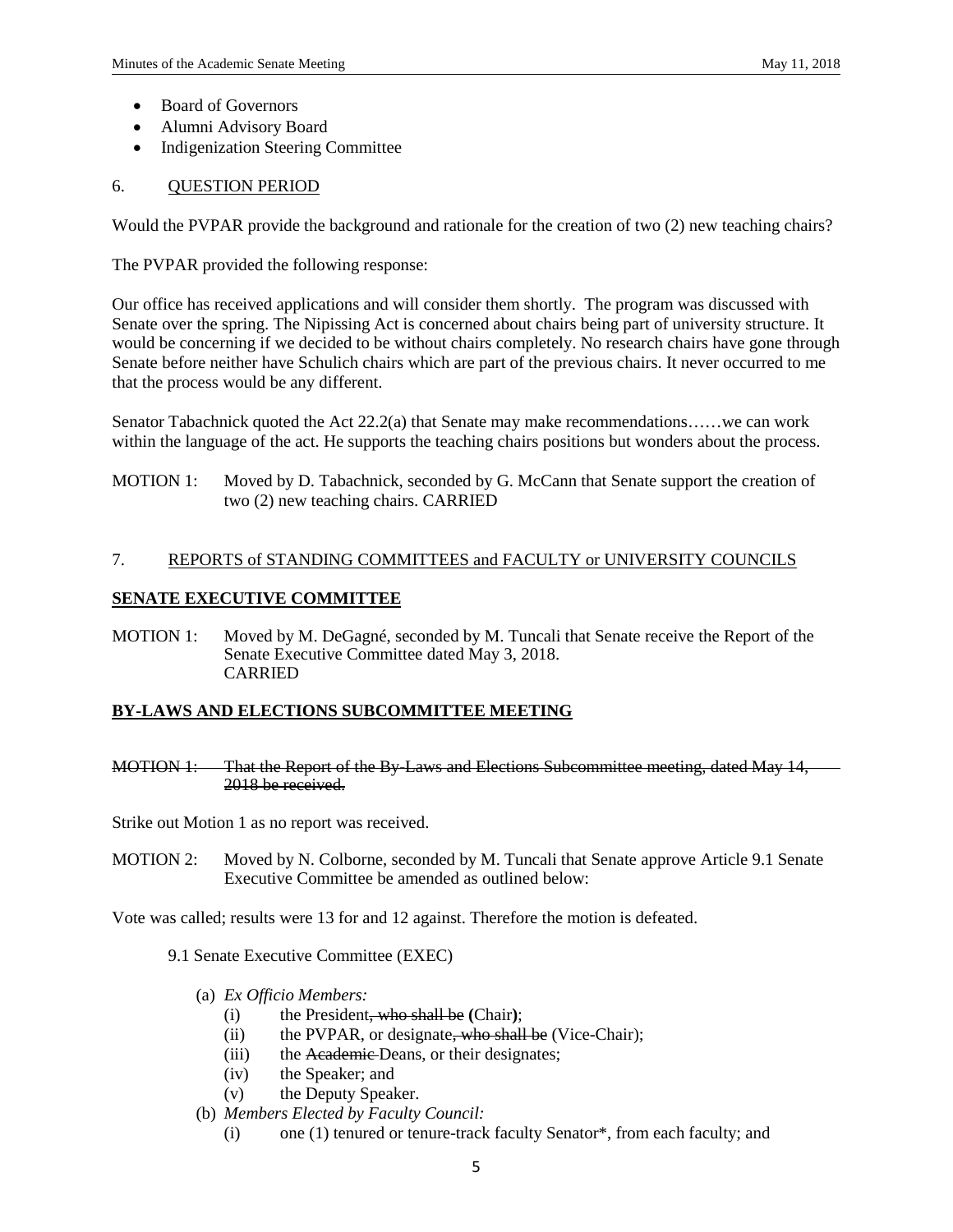- (ii) one (1) student Senator from the NUSU Executive. \*tenured faculty preferred
- (c) *Terms of Reference:* 
	- (i) to call Senate meetings and prepare the agendas of Senate;
	- (ii) to approve Senate minutes for circulation prior to adoption;
	- (iii) to manage the workflow of Senate and its committee/subcommittees in order that business is carried out in an expeditious and timely fashion;
	- (iv) to ensure that Senate By-Laws are followed and that Senate decisions are properly recorded, transmitted and implemented;
	- (v) to consider, for approval and conveyance to Senate, reports and recommendations of the By-Laws & Elections Subcommittee and Honorary Degree Subcommittee;
	- (vi) when required, to exercise Senate's authority and act on Senate's behalf during the Senate summer recess period, with the understanding that all such actions shall be reported at the September meeting of Senate;
	- (vii) the Senate Executive may act on behalf of Senate when quorum of Senate cannot be established, or when the regularly scheduled Senate meeting is delayed, to deal with any urgent matter that is within the responsibility of Senate, with the understanding that all such actions will be reported at the next meeting of Senate;
	- (viii) to approve degree audits for all undergraduate students who have applied to graduate, and to recommend all candidates to Senate for the conferring of undergraduate degrees, diplomas and certificates;
	- (ix) meetings at which candidates for honorary degrees are discussed shall be conducted *in camera* and considered strictly confidential; and
	- (x) to deal with such other matters as may be assigned from time to time by Senate.

A lengthy discussion ensued with regards to the power of Senate Executive (viii) approving graduates in urgent situations. Other options were brought forward to consider in times such as those. Senate meetings should not be scheduled during reading week and if needed, an emergency meeting could be called. It was noted that Senate Executive does meet and make decisions that are reported back to Senate. A concern was brought forward to not leave Senate exposed that you may limit the power but not remove it.

- MOTION 3: Moved by N. Colborn, seconded by M. Tuncali, that Senate approve the revisions to the membership of the Joint Standing Committee of the Board and Senate on Governance, as outlined below: CARRIED
	- (a) *Ex Officio Members:* 
		- (i) the President of the Nipissing University Student Union (NUSU) or Designate
	- (b) Members Elected by Senate:
		- (i) three (3) **faculty** Senators or non-Senators Elected by Senate, with at least one being a Senator
	- (c) Members Elected by Board:
		- (i) three (3) **non-constituent** members of the Board of Governors, Elected by the Board
	- (d) Terms of Reference:
		- (i) to periodically review on at least an annual basis the governance structures and practices of the University to foster bicameral communication and collegiality and to recommend amendments to by-laws, practices or policies as may be advisable;
		- (ii) to establish and oversee a procedure for providing a joint orientation to new members of the Senate and Board as a means of promoting the effective governance of the university;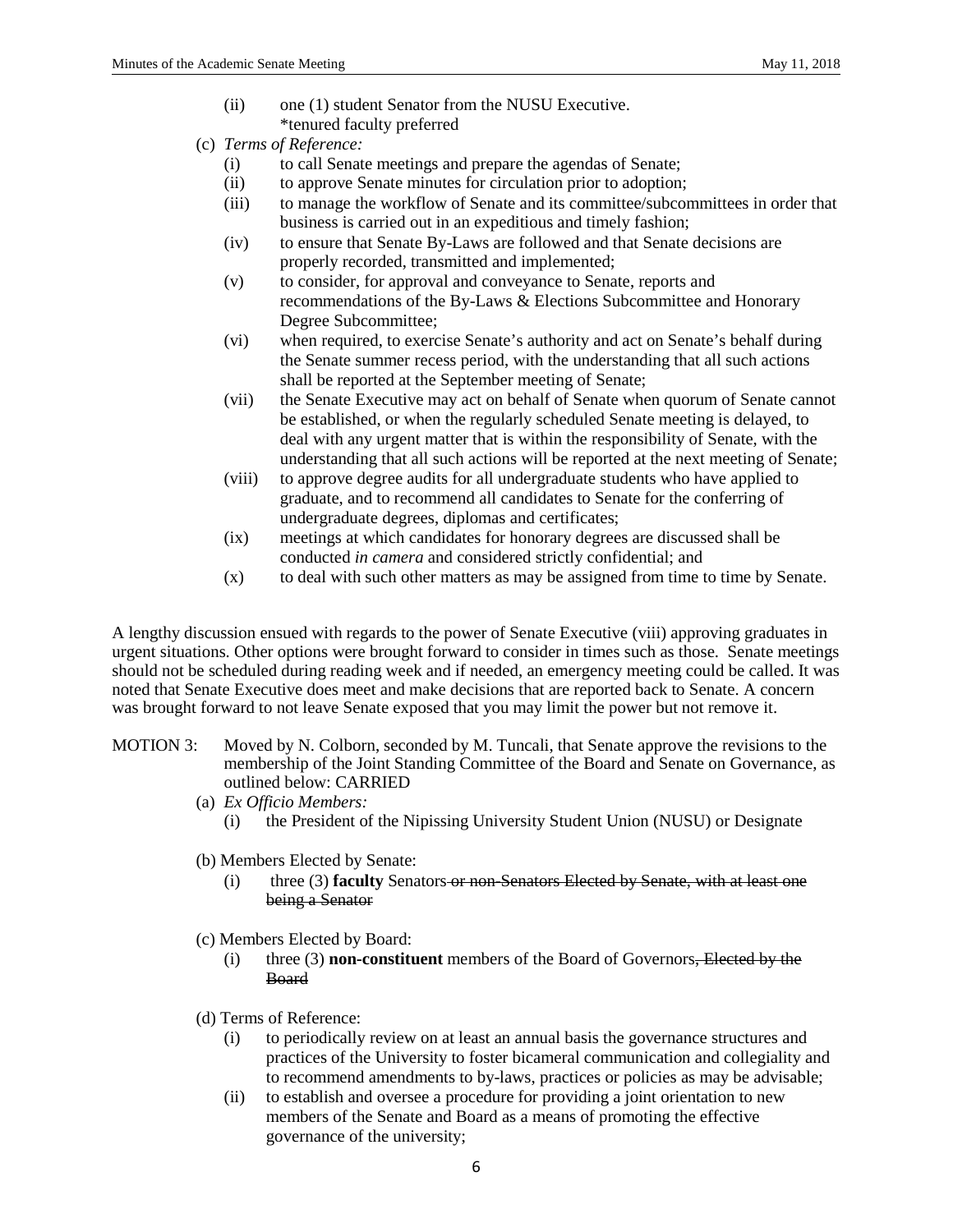- (iii) to establish and oversee a statement on the importance of collegial governance at Nipissing;
- (iv) to address issues that may arise concerning a lack of civility and decorum in the conduct of the interaction of the Senate or Board and which cannot be satisfactorily addressed under the existing policies and bylaws of each, and to recommend amendments to by-laws, practices or policies as may be advisable; and
- (v) to oversee the implementation of the recommendations of the Special Governance Commission Report of October 27, 2016.

Notion of Motion: That the Senate approve the reordering of the Senate agenda to place "Reports from Other Bodies" ahead of "Question Period"

## **ACADEMIC QUALITY ASSURANCE AND PLANNING COMMITTEE**

- MOTION 1: Moved by A. Vainio-Mattila, seconded M. Tuncali that the Report of the Academic Quality Assurance and Planning Committee dated April 27, 2018, be received. CARRIED
- MOTION 2: Moved by A. Vainio-Mattila, seconded M. Tuncal that Senate grant approval for Stage 2 BSc Honours Specialization and Specialization in Data Science, and BA Honours Specialization and Specilization in Data Science. CARRIED

Congratulate those who worked on this proposal. There is a lot of interest in the program moving forward. The first discussions on this were in 2005.

## **GRADUATE STUDIES COMMITTE (GSC)**

MOTION 1: That the Report of the Graduate Studies Committee Meeting, dated April 23, 2018 be received.

Strike the Motion as no report was received.

## **ELECTIONS**

Note of appreciation to the Faculties and Deans for the election of new Senators for the 2018-2021 term.

- Speaker of Senate  $-2018 2020$  (2 year term)
	- o Nominate B. Hatt; Moved by N. Colborne, seconded by K. Srigley.
	- o Moved by M. DeGagné, seconded by J. Allison that nominations cease
	- o ACCLAIMED
- Deputy Speaker of Senate 2018 2020 (2 year term)
	- o Nominate N. Colborne; Moved by R. Gendron, seconded by G. McCann
	- o Moved by K. Srigley, seconded by A. Burk that nominations cease
	- o ACCLAIMED
- Alternate Academic Colleague (1 year term to cover sabbatical)
	- o Nominate R. Gendron; Moved by J. Allison, seconded by C. Hachkowski
	- Moved by M. DeGagné, seconded by M. Tuncali that nominations cease
	- o ACCLAIMED

#### 8. OTHER BUSINESS

Senator Millar brought forward a motion that in consideration of the fact at the last Senate meeting, no organizational changes would happen until after July and that the creation and announcement of a new